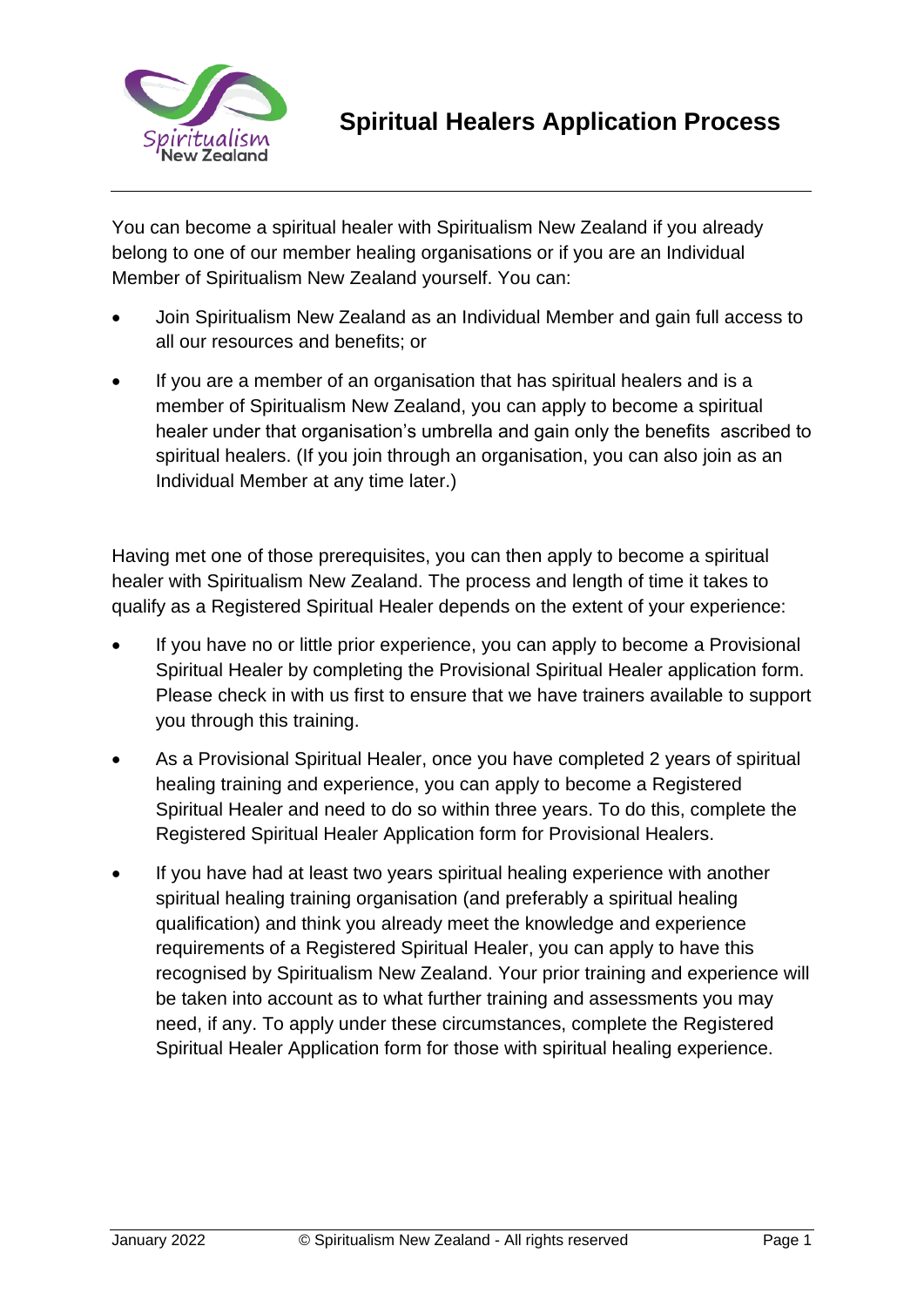

Forward your selected form and information to the registrar@spiritualism.org.nz, along with:

- 1. Full details of your spiritual healing training and experience, and demonstrate your spiritual healing knowledge, as requested in the form. This may be none if you are applying to start as a Provisional Spiritual Healer, but you might supply details of any other healing modalities or energy healing modalities (e.g. Reiki) that you have learnt.
- 2. The date that you have paid your \$30 application and processing fee into our bank account at 03 0531 0042824 000.
- 3. [NZ Police Request and Consent Form](file:///C:/Users/Barbara/Dropbox/Spiritualism%20NZ/website/2021%20website/Our%20Community/Healers/Healing/Registered%20Healers/Formatted%20forms%202022/Provisional%20Healer%20application%20form%20formatted.docx) with its required, if you are not already a Provisional Spiritual Healer who has previously done so.

This documentation will then be reviewed by Spiritualism New Zealand and you will advised what, if any, further training and assessments you need to undergo to become a Registered Spiritual Healer.

## **Processing your Application**

When your application and documentation is received, Spiritualism New Zealand will:

- forward the NZ Police Request and Consent Form to the NZ Police, and
- consider your application to see where you fit in relation to the criteria for becoming a Spiritual Healer.

Once information is received back from NZ Police, Spiritualism New Zealand will advise you of the next steps.

These may be part or all of the steps below, depending on your experience.

- 1. Acceptance as either a Provisional Spiritual Healer or Registered Spiritual Healer, with an annual practising fee of \$30 which covers your public liability insurance.
- 2. Completion of part or all of the 2-year training program with an accredited Spiritualism New Zealand trainer. This may involve a series of online and faceto-face workshops and must be completed within 3 years of your initial registration.